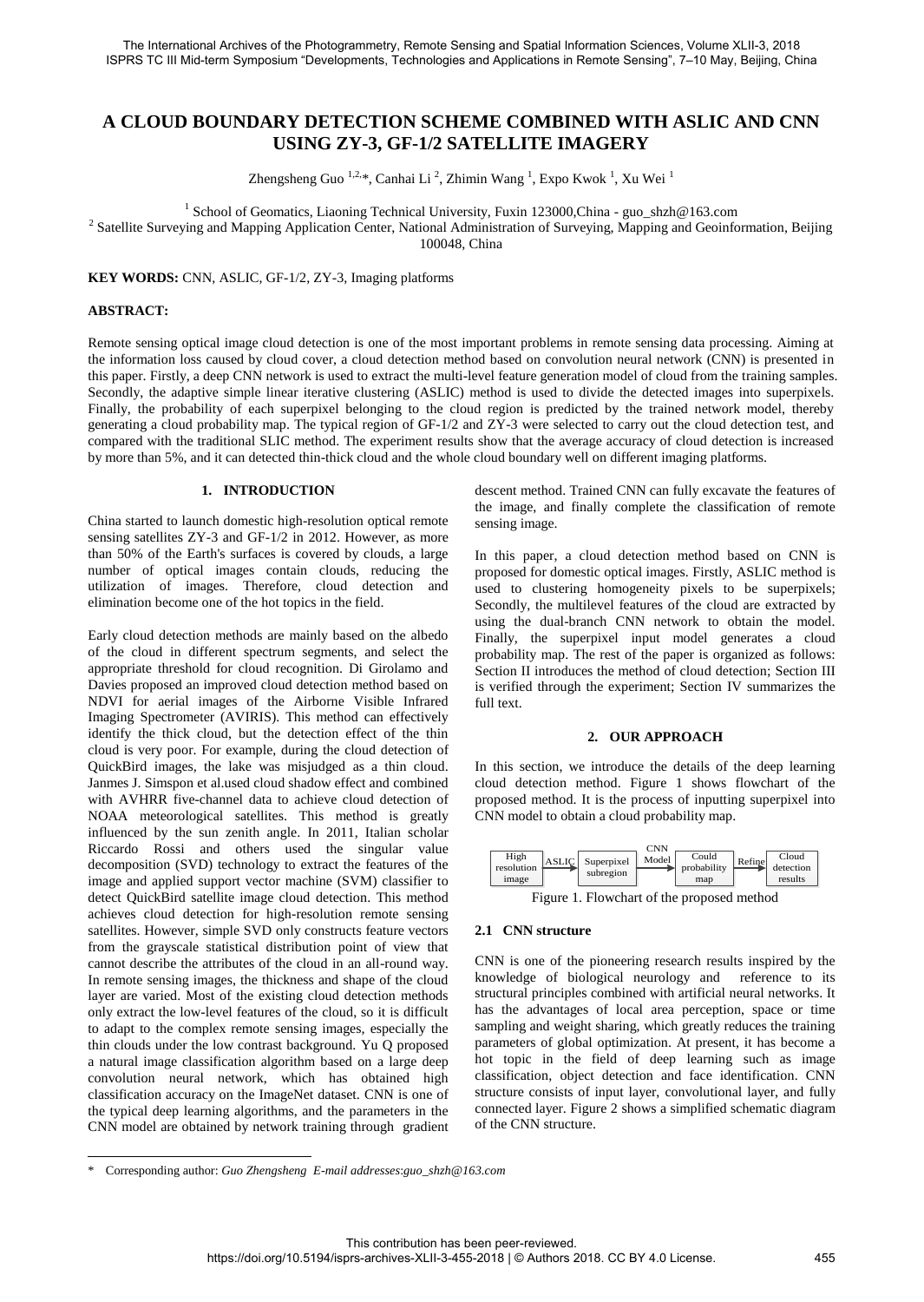

Figure 2 Single branch CNN structure

In this paper, we design a dual-branch CNN structure to complete the classification task of multi-level cloud, and classify the image blocks that need to be classified into three categories: thin cloud, thick cloud and non-cloud. Figure 3 shows the overall architecture of CNN. In this work, we need to divide the images into three classes, so the number of classes on the last layer of CNN is 3. In Figure 3, conv# is defined as convolutional layer, relu# as a nonlinear rectified linear unit function, pooling# is defined as pooling layer, concat# as a merger layer, fc# as a fully connected layer.



Figure 3 The architecture of our designed CNN

## **2.2 ASLIC algorithm**

Achanta R proposed simple linear iterative clustering (SLIC) based on color and spatial distance in 2010. This method generates superpixels by modifying the traditional K-means clustering algorithm. It transforms the color image into CIELAB color space and XY coordinates to form a fivedimensional feature vector, and then performing pixel partial clustering optimization by constructing the distance metrics for the five-dimension feature vector. The SLIC implementation steps are as follows:

1) Initialize the seed. Assuming that the image has N pixels, the method pre-divides the image into K superpixels of the same size, and the size of each superpixel is N/K, and the distance between the center points of each superpixel is

approximately represented as 
$$
S = \sqrt{N/K}
$$
.

2) Update the seed. In order to avoid the seed points falling on the gradient boundary, the seed points are transferred to the smallest pixel gradient in the  $3\times3$  neighborhood. The calculation formula of the gradient is:

$$
G(x, y) = || I(x+1, y) - I(x-1, y) ||2 + || I(x, y+1) - I(x, y-1) ||2
$$
 (1)

3) Assign a label. Assign a class tag to all pixel points in the neighborhood of each seed point.

4) Distance metrics. Including color distance and space distance. For each searched pixel, calculate its distance from the seed point separately. The distance measurement between the ith pixel and the j-th cluster center is defined as:

$$
d_c = \sqrt{\left(1_j - 1_i\right)^2 + \left(a_j - a_i\right)^2 + \left(a_j - a_i\right)^2} \tag{2}
$$

$$
d_s = \sqrt{(x_j - y_i)^2 + (y_j - y_i)^2}
$$
 (3)

$$
D = \sqrt{d_c^2 + \left(\frac{d_s}{S}\right)^2 m^2}
$$
 (4)

Where  $d_c$  and  $d_s$  are the color difference and spatial distance between pixels, the weight *m* representing the ratio of color similarity to spatial proximity.

5) Iterative optimization. Repeat the above steps until the convergence error is less than a certain threshold.

6) Increase connectivity. For multi-connected, discontiguous,oversized superpixels appearing in the segmentation result, the labels of the largest neighboring clusters are reassigned to the neighboring superpixels.

As shown in Figure 4(b), SLIC algorithm has a high overall evaluation in terms of operation speed, object contour preservation and superpixel shape, but the generated superpixels are difficult to maintain compactness and homogeneity. As shown in Figure 4(c), ASLIC adaptively selects the compact- ness factor and the superpixel step length. The rule shape superpixel will be produced in both the texture and the non texture regions. ASLIC dynamically normalizes the proximities for each cluster using its maximum observed spatial and color distances  $(m_s, m_c)$  from the previous iteration. Thus, the distance measure becomes:

$$
D = \sqrt{\left(\frac{d_c}{m_c}\right)^2 + \left(\frac{d_s}{m_s}\right)^2} \tag{5}
$$

In this way, the compactness of the superpixel is more consistent and does not need to set up *m*.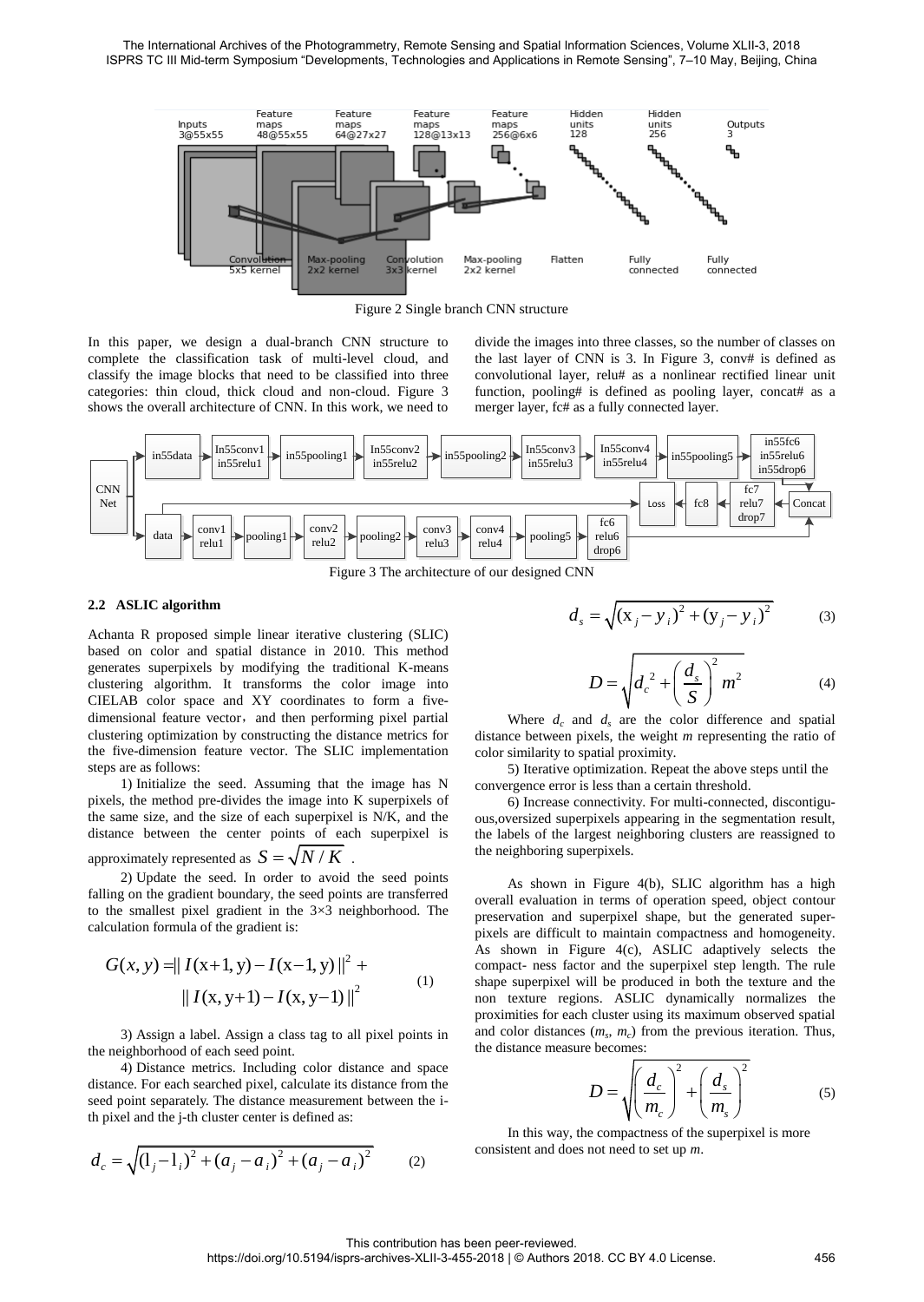

Figure 4. An instance of initial cluster center generation. (a) Original RGB image. (b)SLIC (C)ASLIC

## **3. EXPERIMENTAL RESULTS**

In order to verify the effectiveness of the proposed cloud detection scheme, we compare with Shi's proposed SLIC cloud detection method. The algorithm is implemented in the hardware environment of Intel (R) Xeon (R) CPU W3565 @ 3.20GHz 3.19GHz Ubuntu14.04 system and it's achieved by the deep learning framework caffe.Considering the research area of cloud distribution, we choose the 5 scenes of ZY-3 and GF-1/2 datasets with cloud content exceeding 20% from June to October in the southern China on the ZY-3 Image Cloud Service Platform[\(http://sasclouds.](http://sasclouds/)com/query). Among them, the ZY-3 image is a multi-spectral data with spatial resolution of 5.8 meters, and the GF-1/2 image is about 1m of the spatial resolution after preprocessing. Among them, the criteria for the differentation of thin and thick clouds: through the visual observation of the cloud area, the bright white place is thick cloud, thin and fuzzy are thin clouds. Small pieces of  $55 \times 55$ 

and  $111 \times 111$  are extracted by manually using each pixel at the center of the image as a training sample. Similarly, from the three types of image data, 10 non-training regions with a size of  $500\times500$  to  $800\times800$  images were used for testing.

The construction of the network structure model is shown in Figure 3. It contains eight layers. The first four layers are the convolution layer, the middle is the concat layer, and the other three layers are fully connected. The convolution filter is set to 48, 64, 128 and 256, and the filter size is set to  $5 \times 5$ . The pooling interval is set to 2, the CNN activation function is nonlinear rectified linear unit function (ReLu). Finally, the CNN learning multi-level cloud feature is input to SVM classifier for cloud detection. Our method cloud detection results are shown in Figure 5(d). Shi's cloud results are shown in Figure 5 (c).



 (a)Original image (b) Ground truth (c) SLIC (d) the proposed method Figure 5. Visual comparisons of different methods on cloud detection.